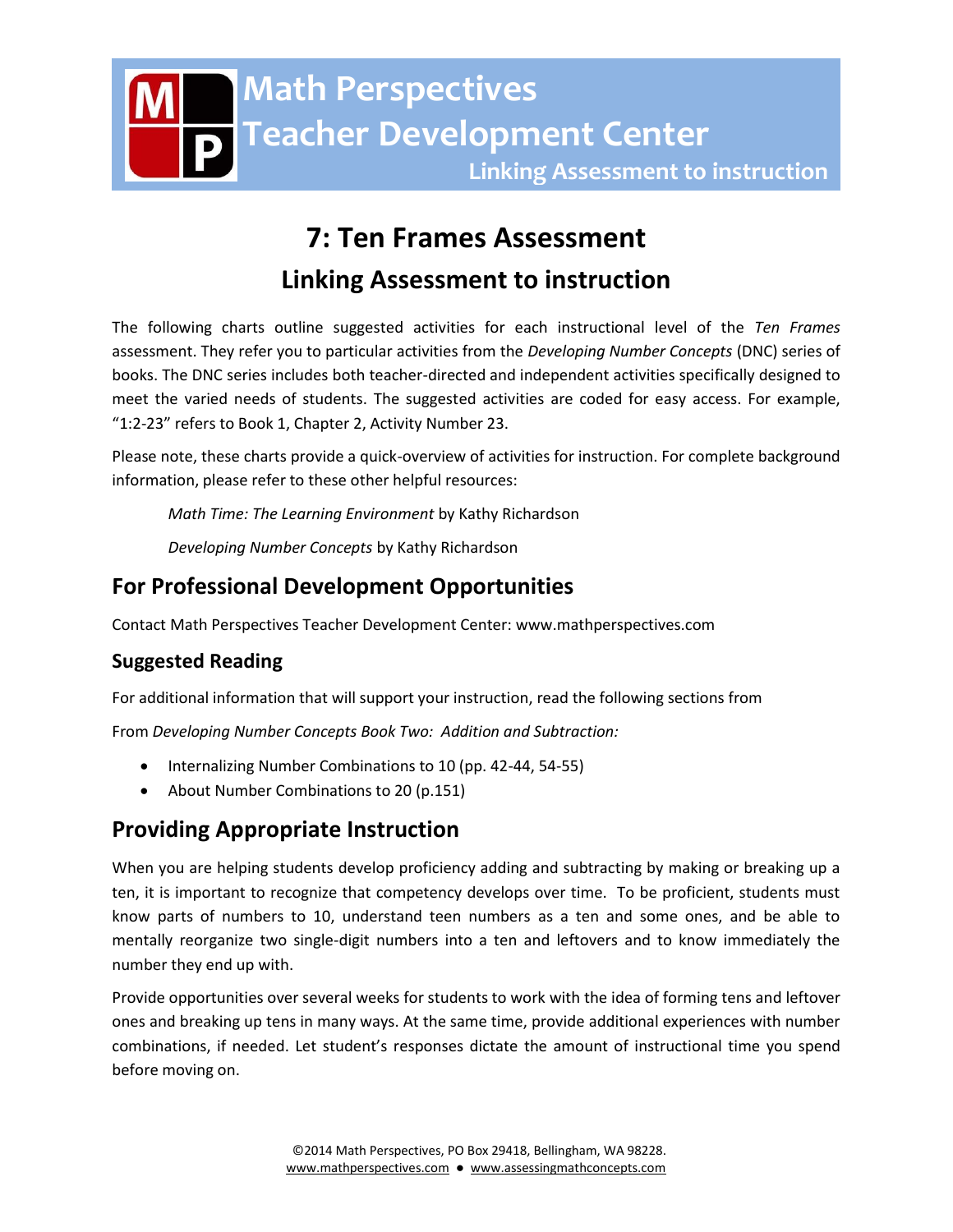#### **Teacher-Directed Small-Group Work**

Choose 3 or 4 activities and present them in a 10-15 minute small-group session to provide the children with a variety of experiences. Do the same tasks for several days. Occasionally replace one of the tasks with a new one. Adjust the size of the numbers according to the children's responses. Usually work with just one group a day so you have time to interact with the children while they work at the Independent Stations.

#### **Independent Station Work**

Give children opportunities to choose from among several activities. These choices should be available for several weeks. During this time, the children will be developing proficiency and moving to larger numbers, as they are able. Interact with the children as they work, supporting them and challenging them as needed.

## **TEN FRAMES**

Children must have several skills in place in order to fluently add and subtract by forming and breaking up tens. They must be able to think of numbers from 11-19 as one ten and some more. In order to use the structure of tens and ones efficiently, they also need to know the parts of numbers through 10 and to be able to compose and decompose teen numbers. Whether the children are asked to add or subtract, they must be able to hold several steps in mind as they complete the process. Competency with all these skills develops over time. It is important to provide whatever time is necessary, because these skills are foundational to children's understanding of numbers to 99 and multi-digit addition and subtraction.

# **Ten Frames: Addition**

In this assessment, children are asked to combine two numbers. While there are many different strategies children could bring to these tasks, this assessment poses questions deliberately worded to find out what children know about making tens and leftovers and to check their ability to use what they have learned about number relationships and combinations up to ten when solving these problems. For addition, the children have a model (the ten frame) of the number they start with, but do not have a model of the number being added. This requires them to mentally decompose the number they are adding to determine how many are needed to make a ten and how many are left.

## **1. Addition: Adding Ones to a Ten (10 + 9, 6 + 10)**

#### **Needs Prerequisite (N)**

**(N) –** Is unable to add to 10 so counts all the stars, or makes 2 errors.

*Children at this level do not understand that teen numbers are made up of one ten and some ones. In order to get more information about what the children understand about numbers, assess using Assessment 5: Number Combinations and Assessment 4: Number Arrangements, and work with the tasks recommended.*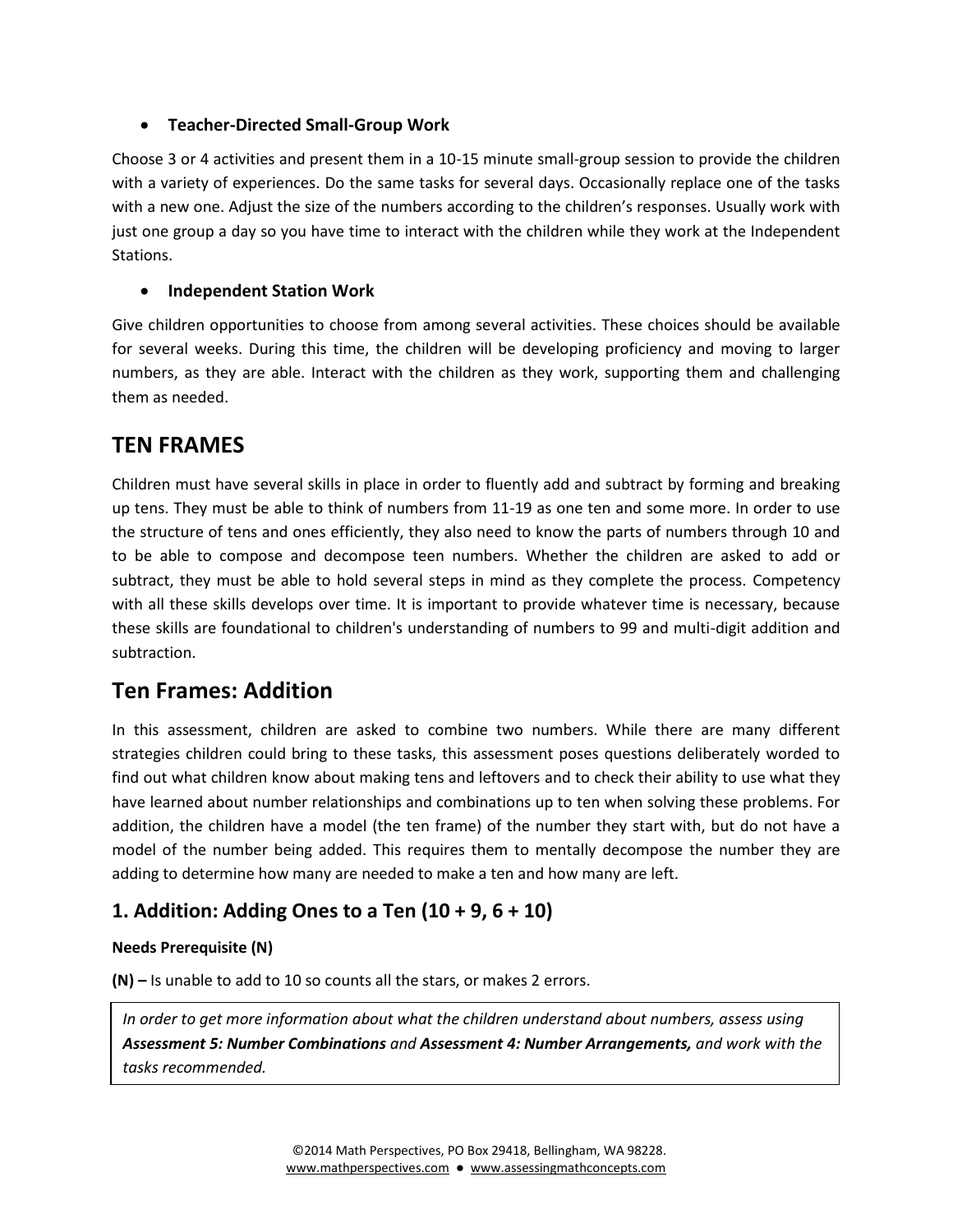#### **Needs Instruction (I) and Needs Practice (P)**

#### **Needs Instruction (I)**

**(I) –** Knows either 10 + 9 or 6 + 10 and counts all to figure out the other one, **or** makes an error.

#### **Needs Practice (P)**

**(P) –** Knows either 10 + 9 or 6 + 10, but is able to count on from ten for the one not known.

*The children who need instruction or need practice have a limited understanding of numbers as tens and ones. Focus on teacher-directed experiences asking them to combine one ten with various leftovers. This will help them begin to recognize the pattern that emerges when ten is added to a single digit number.* 

| <b>Teacher Directed Activities</b> |                                                                                     |
|------------------------------------|-------------------------------------------------------------------------------------|
| $2:3 - 30$                         | <b>Working with Ten-Shapes</b>                                                      |
|                                    | Addition: Ten Plus a Number                                                         |
| $2:3-31$                           | A Ten-Shape and More: Subtraction                                                   |
|                                    | (Do the readiness activity described with this activity which focuses on addition.) |

#### **Ready To Apply (A)**

**(A) –** Knows both 10 + 9 and 6 + 10 without any counting or errors. Has the skills necessary to go on to combining numbers by making a ten and leftovers.

### **2. Knows Parts of Numbers**

When children add by making a ten and leftovers, they need to know the parts of ten and the parts of the numbers being added to ten.

#### **Needs Prerequisite (N)**

**(N) –** Does not know the parts of numbers so counts all or guesses or makes 2 or more errors.

*To get more information about what the child knows about parts of numbers use Assessments 4: Number Arrangements and Assessment 5: Combination Trains.*

#### **Needs Instruction (I)**

**(I) –** Knows 1 of the 4 parts of numbers.

*To get more information about what the children know, assess using Assessment 6: Hiding.*

*Focus on describing the parts of numbers*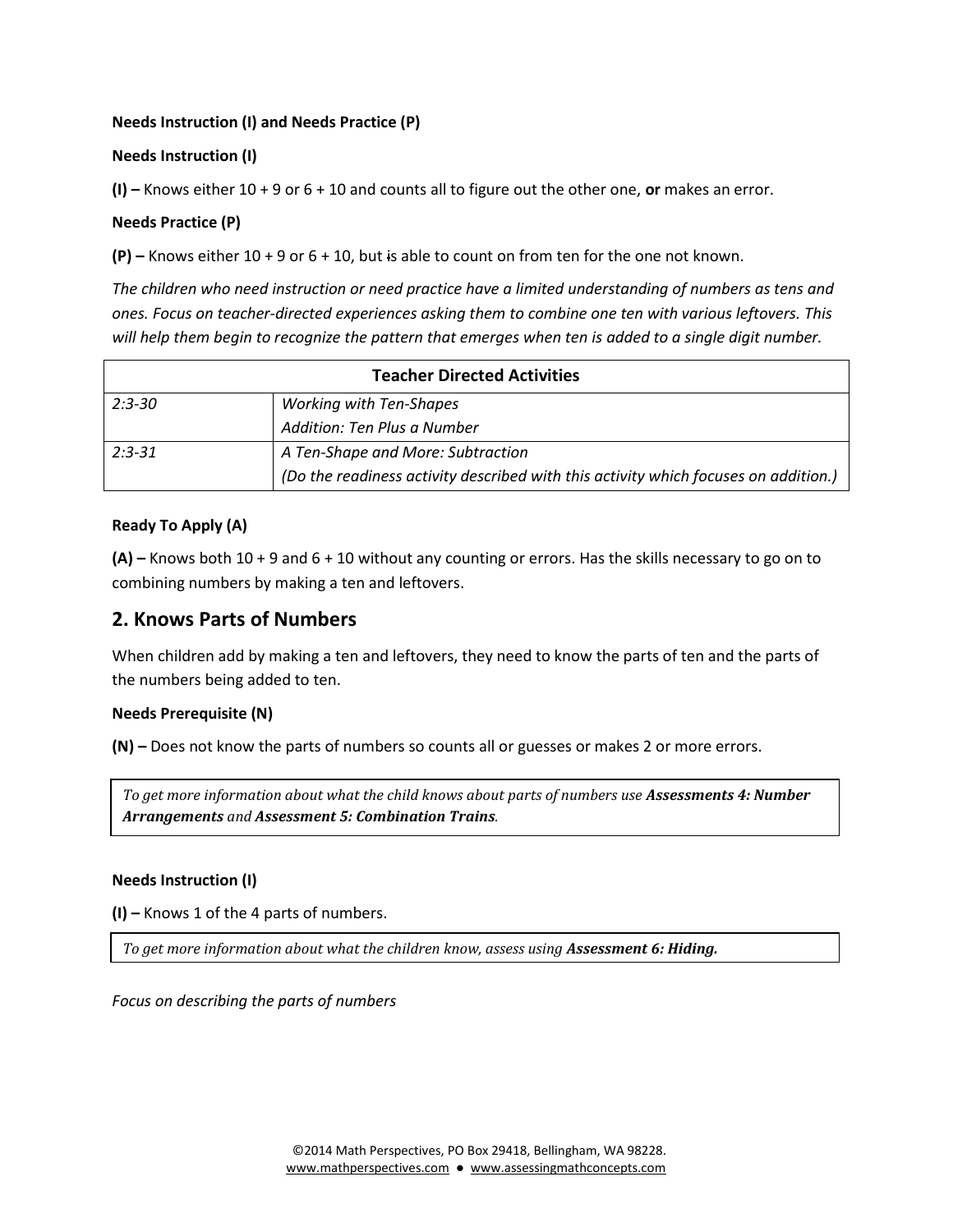| <b>TEACHER-DIRECTED ACTIVITIES</b> |                                      |           |       |
|------------------------------------|--------------------------------------|-----------|-------|
|                                    |                                      | To 6      | To 10 |
| $2:2 - 1$                          | Snap It                              |           |       |
| $2:2 - 2$                          | The Tub Game                         |           |       |
| $2:2 - 5$                          | The Cave Game                        |           |       |
| $2:2-6$                            | <b>Grab-Bag Subtraction</b>          | $\bullet$ |       |
| $2:2 - 8$                          | <b>Working with Number Shapes</b>    | $\bullet$ |       |
| $2:2-9$                            | Number Shapes: On and Off            | $\bullet$ |       |
| $2:2 - 21$                         | <b>Number Shapes: Using Spinners</b> | $\bullet$ |       |

|            | <b>INDEPENDENT ACTIVITIES</b>           |      |       |
|------------|-----------------------------------------|------|-------|
|            |                                         | To 6 | To 10 |
| $2:3-15$   | <b>Build-a-Floor Race</b>               |      |       |
| $2:3-19$   | Addition-and-Subtraction Spin It        |      |       |
| $2:3 - 20$ | <b>Counting Boards: Think and Write</b> |      |       |
| $2:3 - 21$ | <b>Grab-Bag Addition Station</b>        |      |       |
| $2:3-22$   | <b>Grab-Bag Subtraction Station</b>     |      |       |
| $2:3 - 26$ | <b>What's Missing?</b>                  |      |       |

#### **Needs Practice (P)**

**(P-)–** Know parts for 2 of the items with 1 error.

**(P) –** Knows 2 with no errors or knows 3 or 4 with 1 error.

**(P+)–** Knows 3 and counts on for 1 with no errors.

*Children who need practice know some of the parts of numbers. Focus on asking the children to predict ahead of time what they think the missing part will be.*

|           | <b>TEACHER-DIRECTED ACTIVITIES</b>  |      |       |
|-----------|-------------------------------------|------|-------|
|           |                                     | To 6 | To 10 |
| $2:2 - 1$ | Snap It, Level 2                    |      |       |
| $2:2-2$   | The Tub Game, Level 2               |      |       |
| $2:2-5$   | The Cave Game                       |      |       |
| $2:2-6$   | <b>Grab-Bag Subtraction Station</b> |      |       |

|          | <b>INDEPENDENT ACTIVITIES</b>       |  |
|----------|-------------------------------------|--|
| $2:3-15$ | <b>Build-a-Floor Race</b>           |  |
| $2:3-16$ | <b>Apartment Buildings</b>          |  |
| $2:3-22$ | <b>Grab-Bag Subtraction Station</b> |  |
| $2:3-25$ | The Snap-It Station                 |  |
| $2:3-26$ | <b>What's Missing?</b>              |  |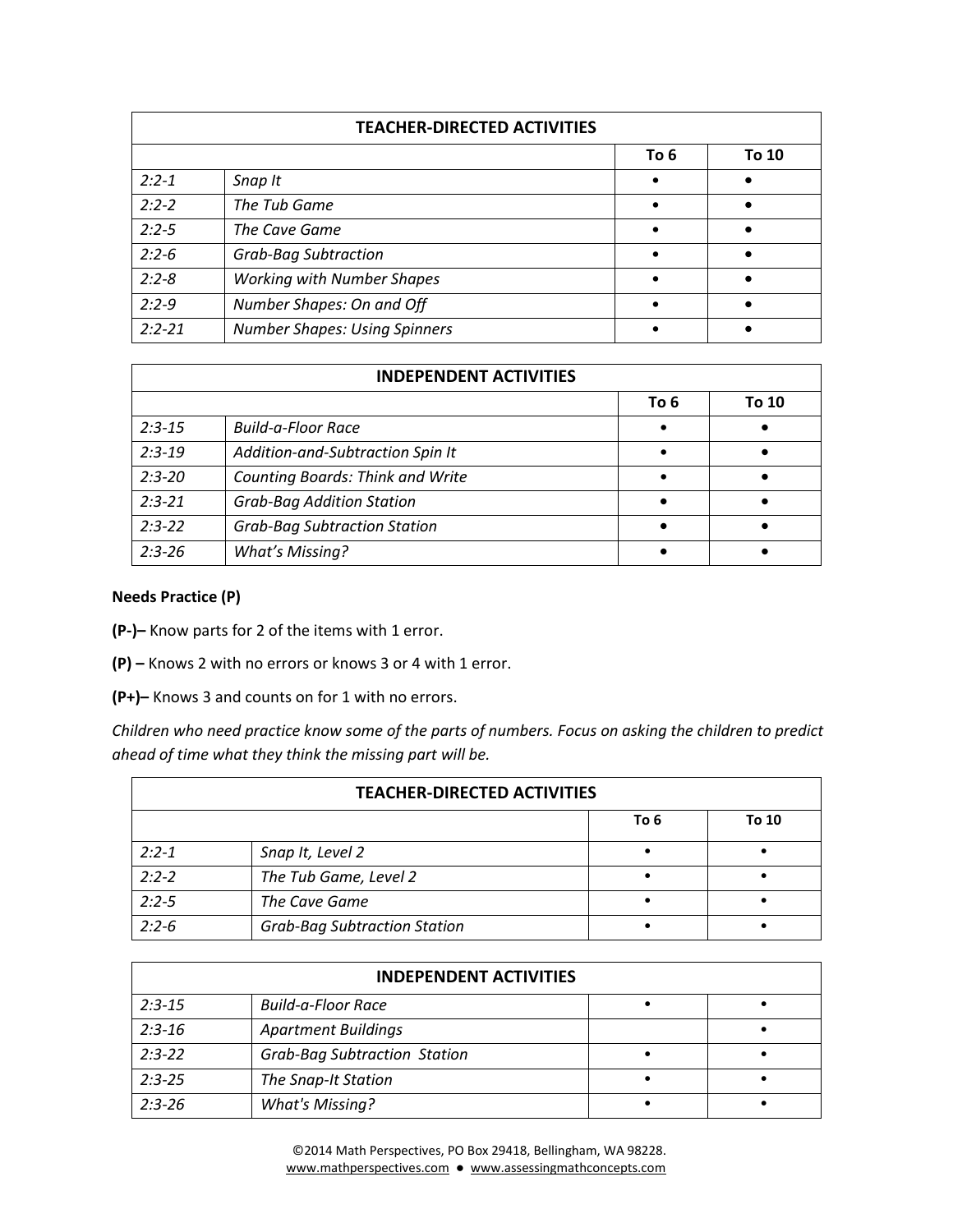#### **Ready to Apply (A)**

**(A) –** Knows all 4 of the parts necessary to solve the problems and uses them with ease to determine the number of tens and leftovers.

### **3. Making a Ten and Adding Ones**

Children can often add 10 and a number of ones with ease, but find it much more difficult if they have had to break up numbers to make the ten with some leftovers. They can't just rely on the pattern of adding 10 and some more but must hold the ten in their mind as a unit.

*The children need to work with the following activities listed that focus them on making tens and combining them with ones no matter what their instructional level. They will need differing amounts of support to do the tasks and differing amounts of time working with these ideas depending on their instructional level.*

#### **Needs Prerequisite (N)**

**(N) –** Counts all or counts on from the number of stars in the ten frame for 2 (out of 3).

*Children at this level show little or no understanding of tens and ones. They are still thinking of numbers as a collection of ones instead of as groups of tens and leftover ones, so they count all or count on from the number of stars in the ten frame for 2 out of the 3 items.*

#### **Needs Instruction (I)**

**(I) –** Adds by counting on from 10 for all three items, or by counting on from the number of stars or counting all the stars for 1 or 2 of the items.

*Children at this level have a very beginning understanding of combining a ten and some ones.*

#### **Needs Practice (P-, P, P+)**

**(P-)–** Combines tens and ones without counting for 2 items but makes an error or counts all the stars for one item.

**(P) –** Either counts on from 10 for 2 of the items or counts from the number of stars for one item.

**(P+)–** Knows 2 parts and counts on from 10 to figure out 1 of the items.

*Children at this level understand how to combine a ten and some ones, but it is not yet easy, or is not always accurate.*

*First, focus on breaking up the numbers to make a ten; "How many do we need to make a ten?"*

*Then, focus on how many would be left; "If you used this part to make a ten, how many would be left?"*

*After, focus on what the total would be; "What do you notice about the part that is left and the total?"*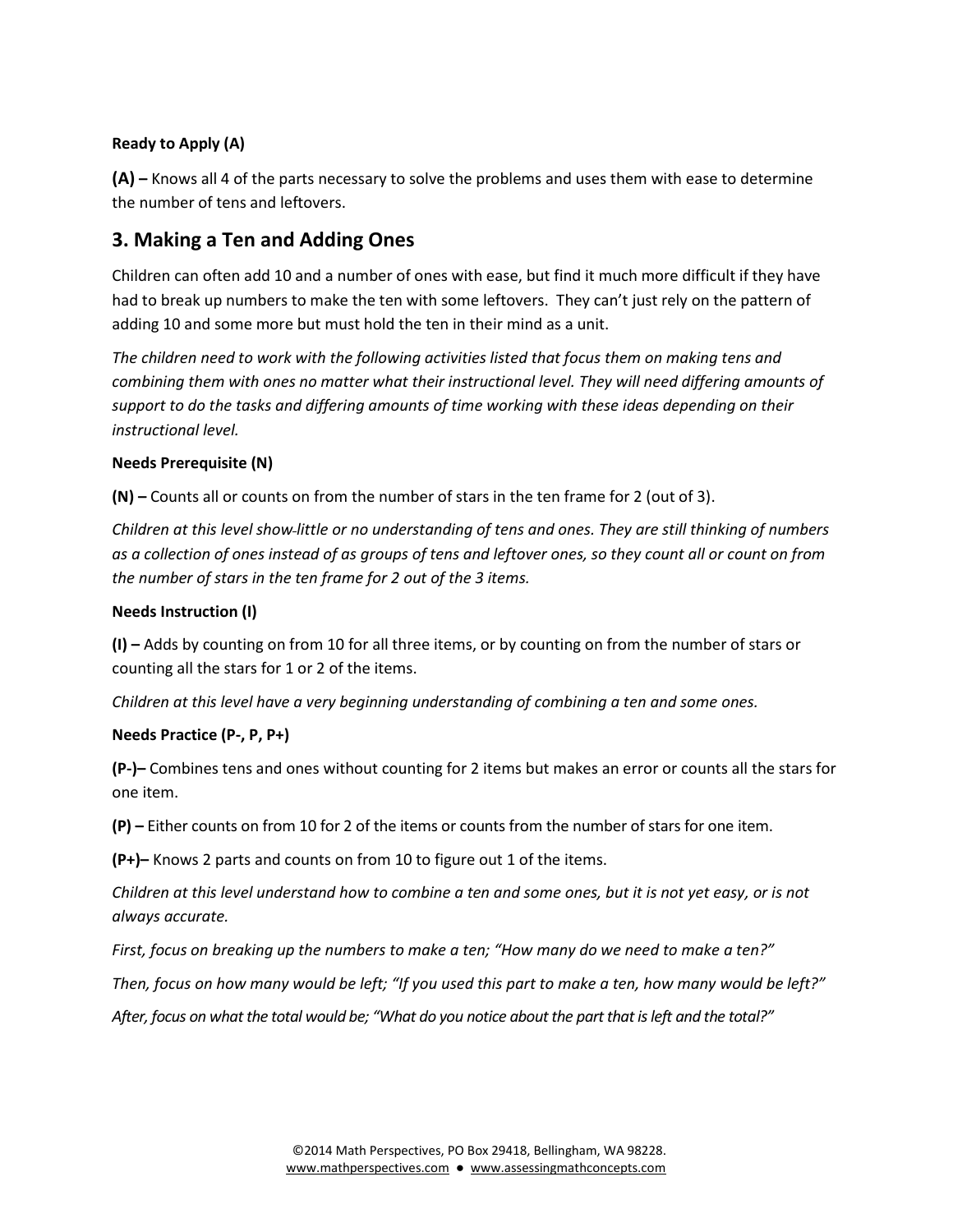| <b>TEACHER-DIRECTED ACTIVITIES</b> |                                                                                             |
|------------------------------------|---------------------------------------------------------------------------------------------|
| $2:3 - 30$                         | <b>Working with Ten-Shapes</b>                                                              |
|                                    | <b>Focus on Addition</b>                                                                    |
| $2:3 - 31$                         | A Ten-Shape and More: Subtraction                                                           |
|                                    | (Do the readiness activity described with this activity which focuses on addition.)         |
| $2:3 - 33$                         | Number Shape Pairs (Adapt-have children combine by making a ten and leftovers).             |
|                                    | Break the number to be added on (8 in this example) into the parts necessary to make a ten. |
|                                    | Example: $7 + 8$                                                                            |
|                                    |                                                                                             |
|                                    | 3 <sub>5</sub>                                                                              |
|                                    |                                                                                             |
|                                    | Add the 3 to make a ten: $7 + 3 = 10$                                                       |
|                                    | Add the part left over (5 in this example) to find the total: $10 + 5 = 15$                 |
|                                    | (Make sure they understand before having them work with this as an independent task.)       |

|            | <b>INDEPENDENT ACTIVITIES</b>                                                           |  |
|------------|-----------------------------------------------------------------------------------------|--|
| $2:3 - 33$ | Number Shape Pairs (Adapt-have children write how many to make a ten as described above |  |
|            | in Teacher-Directed Activities.)                                                        |  |
|            | Example: $7 + 5$ $7 + 3 = 10$                                                           |  |
|            | $10 + 2 = 12$                                                                           |  |
|            | 32                                                                                      |  |
| $2:3 - 34$ | Two Ten-Shapes: Addition Station (Focus on Addition)                                    |  |

#### **Ready to Apply (A)**

**(A) –** Knows the totals without counting for all of the items.

# **Ten Frames: Subtraction**

## **1. Subtracting a Ten From Ones (15 is 10 and 5, 14 is 10 and 4, 13 is 10 and 3)**

#### **Needs Prerequisite (N)**

**(N) –** Knows 0 (out of 3), **or** has 2 or more errors.

*Children at this level do not have an understanding of decomposing teen numbers into a ten and some ones. Make sure they can combine tens and ones before working with them on decomposition. Then, explore what happens to numbers when ten is taken away.*

| <b>TEACHER-DIRECTED ACTIVITIES</b> |                                                  |
|------------------------------------|--------------------------------------------------|
| $2:3 - 30$                         | Working with Ten-Shapes – Subtraction: Minus Ten |
| $2:3-31$                           | A Ten-Shape and More: Subtraction                |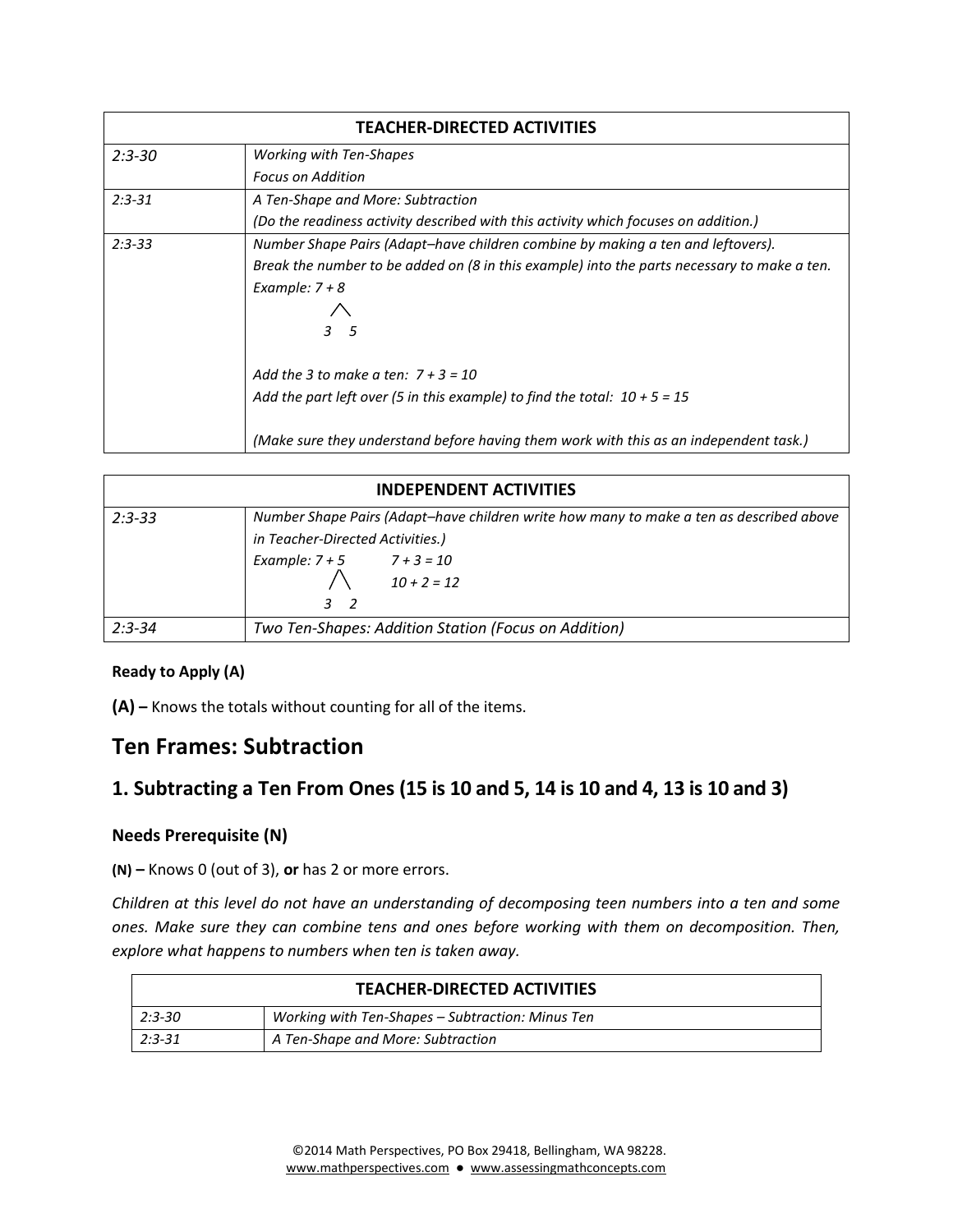#### **Needs Instruction (I) and Needs Practice (P)**

*Children at this level have a beginning understanding of the composition of teen numbers as 1 ten and some ones.* 

#### **Needs Instruction (I)**

**(I) –** Knows 1 (out of 3), may have 1 error.

#### **Needs Practice (P)**

**(P-)–** Knows 2 (out of 3) and counts on 1 (out of 3), with 1 error.

**(P) –** Knows 2 (out of 3) and counts on 1 (out of 3), no errors.

*For all levels, focus on decomposing numbers from 11 to 19 into 1 ten and the ones that are left over. The following activities use ten frames. Sometimes use connecting cubes to organize cubes into one ten and some ones in addition to using ten frames*

| <b>TEACHER-DIRECTED ACTIVITIES</b> |                                      |
|------------------------------------|--------------------------------------|
| $2:3 - 30$                         | Working with Ten-Shapes: Subtraction |
| $2:3-31$                           | A Ten-Shape and More: Subtraction    |

| <b>INDEPENDENT ACTIVITIES</b> |                                           |
|-------------------------------|-------------------------------------------|
| $2:3-34$                      | Two Ten-Shapes: Addition and Subtraction  |
| $2:3-35$                      | A Ten-Shape and More: Subtraction Station |
| $2:3-37$                      | Wipe Out                                  |

#### **Ready to Apply**

**(A) –** Knows 3 (out of 3), no errors.

#### **Knows Parts of Numbers**

When children subtract by breaking up a number in order to get to ten and then take the rest of the number away from the ten, they need to know the parts of ten and the parts of the numbers being taken from ten. Children may appear to know the parts to 10 when assessed on the *Hiding Assessment*, but in *Ten Frames*, they have to apply what they know about parts.

The Instructional Levels and the Tasks are the same as for Ten Frames: Addition

#### **Making a Ten and Subtracting Ones**

For subtraction, students decompose a teen number into one ten and leftovers. They subtract by breaking up a number to get to ten and take the remaining part from the ten.

#### **Needs Prerequisite (N)**

**(N) –** Knows 0, **or** has 2 or more errors.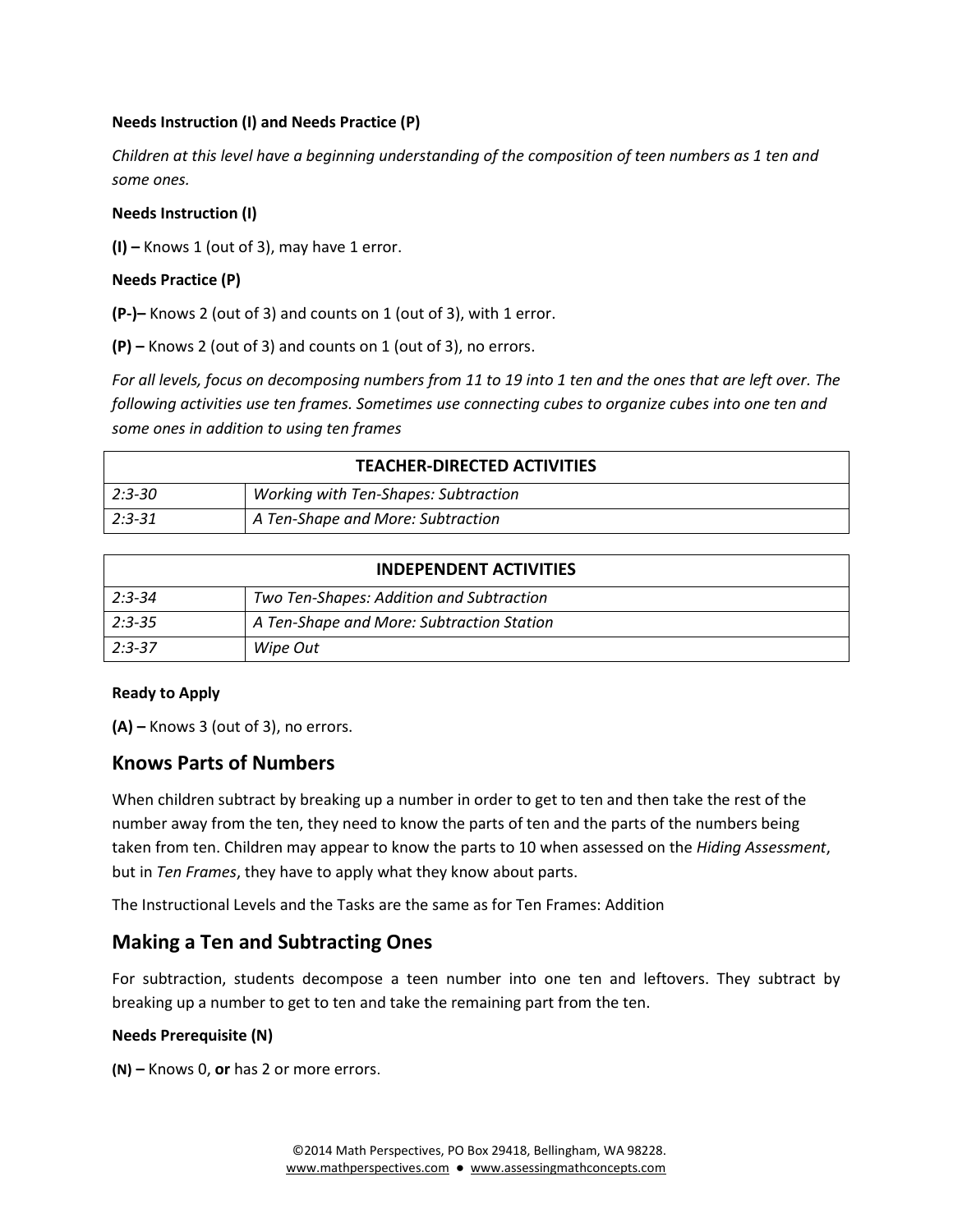#### **Needs Instruction (I)**

**(I) –** Knows 1 (out of 3), may have 1 error.

#### **Needs Practice (P)**

**(P) –** Knows 3 (out of 3) with 1 error, **or** knows 2 (out of 3) and counts 1.

**(P-)–** Knows 2 (out of 3), with 1 error.

*First, focus on breaking up the teen number to make a ten, "How many do we need to take away to get to ten?" Example: "We have 14. We are going to take 6 away. How many do we need to take away to get to 10?" (14 – 4 = 10)* 

*Then, focus on the part that would be left, "We have 14. We are going to take away 6. We take away 4 to get ten. How many do we still need to take away? 6 is 4 and 2. We have to take 2 away." After, focus on what the remainder would be; "How many of the ten will be left if we take 2 away?"*

| <b>TEACHER-DIRECTED ACTIVITIES</b>            |                                      |
|-----------------------------------------------|--------------------------------------|
| $2:3 - 30$                                    | Working with Ten Shapes: Subtraction |
| $2:3-31$<br>A Ten-Shape and More: Subtraction |                                      |

| <b>INDEPENDENT ACTIVITIES</b> |                                           |
|-------------------------------|-------------------------------------------|
| $2:3 - 34$                    | Two Ten-Shapes: Addition and Subtraction  |
| $2:3-35$                      | A Ten-Shape and More: Subtraction Station |
| $2:3-37$                      | Wipe Out                                  |

#### **Ready to Apply (A)**

**(A) –** Knows 3 (of 3), no errors.

### **3. Extension: Ten More (Addition and Subtraction)**

This question is designed to see whether children recognize the relationship between "8 + 7" and "18 + 7," and "13 - 6" and "23 – 6." The same experiences can be used for both addition and subtraction. All students who reach this level of the assessment need to work with more than 1 ten frame to see what happens with the numbers.

#### **Needs Prerequisite (N)**

**(N) –** Is unable to do the task or needs to count all to determine how many.

#### **Needs Instruction (I)**

**(I) –** Counts on/back to determine how many.

#### **Needs Practice (P)**

**(P**) **–** Makes twenty with 3 left over when adding, **or** subtracts 3 from 23.